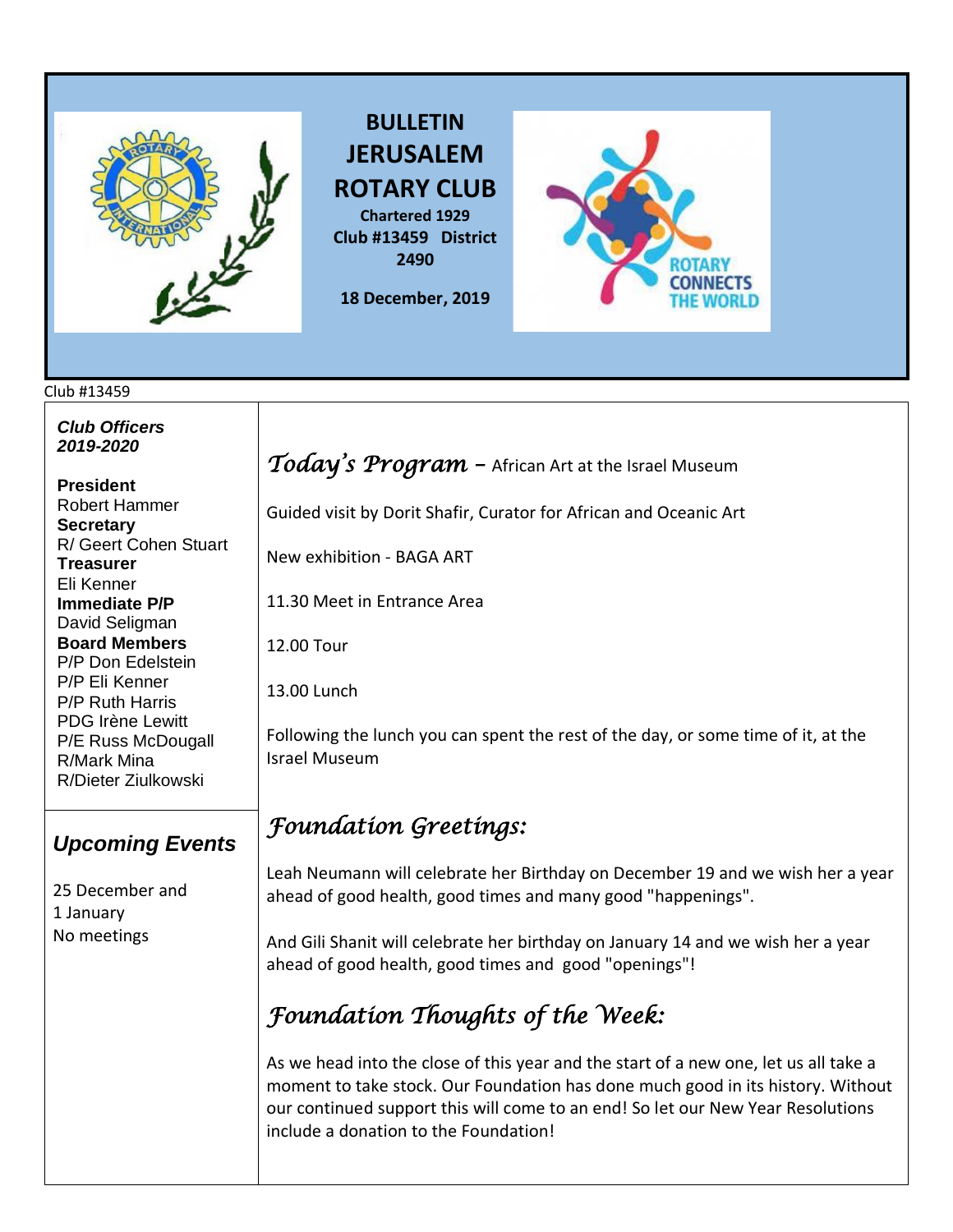# *The President's Corner*

Since the YMCA will not be operating as usual on 1 January, we will not hold our regular club meeting. We will, however, hold a board meeting at my home in Arnona, Rechov Yisrael Eldad 8, Apartment 33 (6th Floor). A formal meeting notice and agenda will be e-mailed. I am tentatively scheduling the meeting for 2;30, P.M. (1430). If the time is inconvenient for a majority of the board, I am willing to change it. But, please submit suggestions for alternate times without delay and copy other board members. Coffee, tea and desert will be served. Therefore, RSVP.

Robert Hammer



## *International Toast –* **Rotary Club of Tokyo**

Three historical events that happened on the day of our Rotary meeting on 18 December:

**[1642](https://www.onthisday.com/events/date/1642)** [Abel Tasman](https://www.onthisday.com/people/abel-tasman)'s expedition sails around Farewell Spit and into Golden Bay, first sighting local Māori in New Zealand. Abel Janszoon Tasman (1603 – 1659) was a [Dutch](https://en.wikipedia.org/wiki/Dutch_Republic) [seafarer,](https://en.wikipedia.org/wiki/Sea_explorer) [explorer,](https://en.wikipedia.org/wiki/Exploration) and [merchant,](https://en.wikipedia.org/wiki/Merchant) best known for his voyages of 1642 and 1644 in the service of the [Dutch East India Company](https://en.wikipedia.org/wiki/Dutch_East_India_Company) (VOC). He was the first known European explorer to reach the islands of [Van Diemen's Land](https://en.wikipedia.org/wiki/Van_Diemen%27s_Land) (now [Tasmania\)](https://en.wikipedia.org/wiki/Tasmania) and [New Zealand,](https://en.wikipedia.org/wiki/New_Zealand) and to sight the [Fiji](https://en.wikipedia.org/wiki/Fiji) islands.



**[1917](https://www.onthisday.com/events/date/1917)** The 18th Amendment to the US Constitution, authorizing prohibition of alcohol, is approved by the US congress and sent to the states for ratification. The Eighteenth Amendment was the product of decades of efforts by the [temperance movement,](https://en.wikipedia.org/wiki/Temperance_movement_in_the_United_States) which held that a ban on the sale of alcohol would ameliorate poverty and other societal issues. The Eighteenth Amendment declared the production, transport, and sale of intoxicating liquors illegal, though it did not outlaw the actual consumption of alcohol. Shortly after the amendment was ratified, Congress passed the [Volstead Act](https://en.wikipedia.org/wiki/Volstead_Act) to provide for the federal enforcement of Prohibition. The Volstead Act declared that [liquor,](https://en.wikipedia.org/wiki/Liquor) [wine,](https://en.wikipedia.org/wiki/Wine) and [beer](https://en.wikipedia.org/wiki/Beer) all qualified as intoxicating liquors and were therefore prohibited. Although the Eighteenth Amendment led to a decline in alcohol consumption in the United States, nationwide enforcement of Prohibition proved difficult, particularly in cities. [Organized crime](https://en.wikipedia.org/wiki/Organized_crime) and other groups engaged in large-scale [bootlegging,](https://en.wikipedia.org/wiki/Rum-running) and [speakeasies](https://en.wikipedia.org/wiki/Speakeasy) became popular in many areas. Public sentiment began to turn against Prohibition during the 1920s, and [1932](https://en.wikipedia.org/wiki/1932_United_States_presidential_election) [Democratic](https://en.wikipedia.org/wiki/Democratic_Party_(United_States)) presidential nominee [Franklin D. Roosevelt](https://en.wikipedia.org/wiki/Franklin_D._Roosevelt) called for the repeal of the Eighteenth Amendment in his platform. The Twenty-first Amendment repealed the Eighteenth